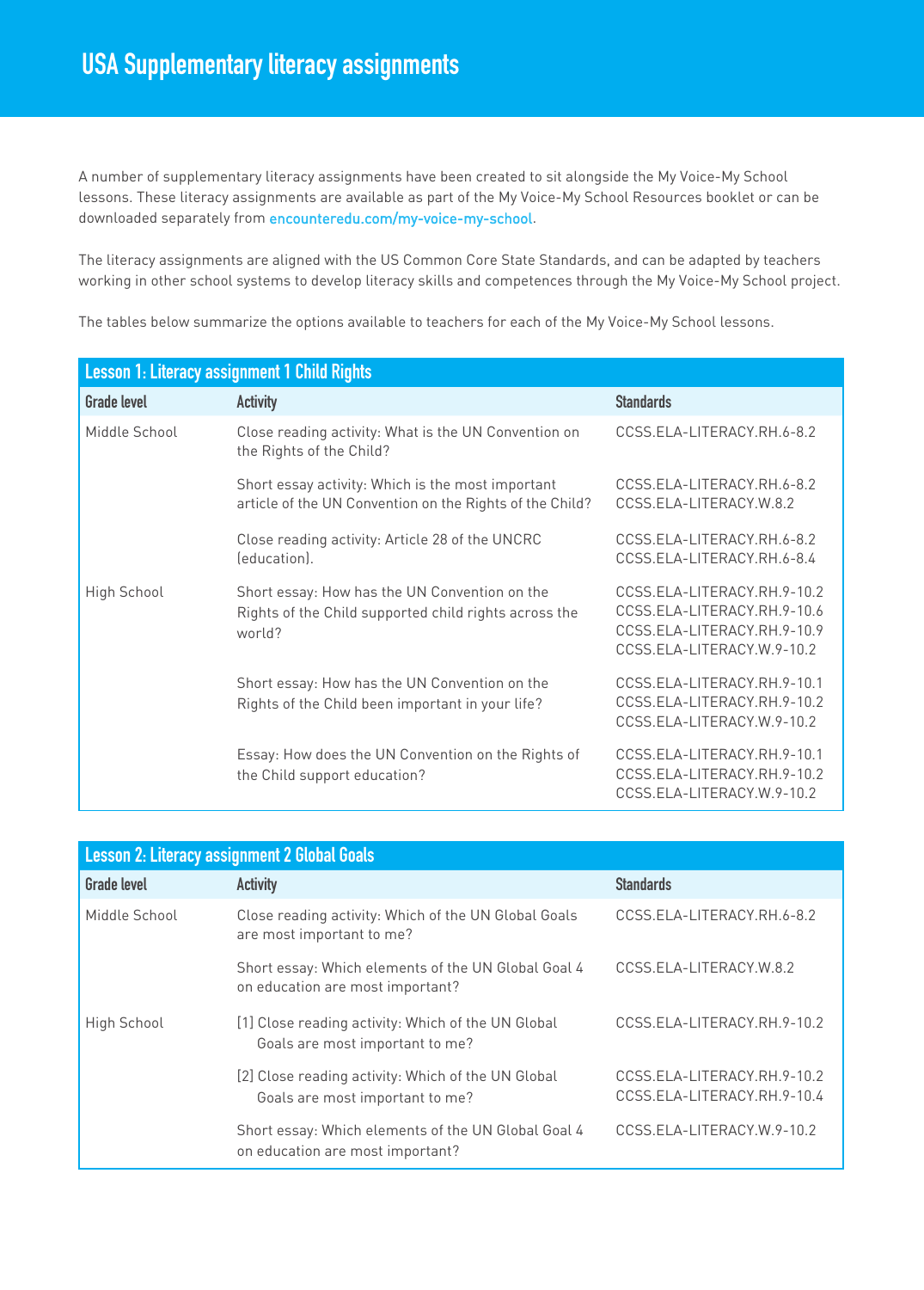| Lesson 3: Literacy assignment 3 Video call reflection |                                                               |                                                          |  |
|-------------------------------------------------------|---------------------------------------------------------------|----------------------------------------------------------|--|
| <b>Grade level</b>                                    | <b>Activity</b>                                               | <b>Standards</b>                                         |  |
| Middle School                                         | Short essay: Compare and contrast educational<br>experiences. | CCSS.ELA-LITERACY.W.8.2.<br>CCSS.ELA-LITERACY.W.8.3      |  |
| High School                                           | Short essay: Consider the video and interview<br>experience.  | CCSS.ELA-LITERACY.W.9-10.2<br>CCSS.ELA-LITERACY.W.9-10.3 |  |

| Lessons 4-9: Literacy assignments 4-6 Research project |                                    |                                                                                                                                                                |  |
|--------------------------------------------------------|------------------------------------|----------------------------------------------------------------------------------------------------------------------------------------------------------------|--|
| <b>Grade level</b>                                     | <b>Activity</b>                    | <b>Standards</b>                                                                                                                                               |  |
| Middle School                                          | Quality education research project | CCSS.ELA-LITERACY.W.8.1<br>CCSS.ELA-LITERACY.W.8.2<br>CCSS.ELA-LITERACY.W.8.4<br>CCSS.ELA-LITERACY.W.8.5<br>CCSS.ELA-LITERACY.W.8.7<br>CCSS.ELA-LITERACY.W.8.8 |  |
| High School                                            | Quality education research project | CCSS.ELA-LITERACY.W.9.1<br>CCSS.ELA-LITERACY.W.9.2<br>CCSS.ELA-LITERACY.W.9.4<br>CCSS.ELA-LITERACY.W.9.5<br>CCSS.ELA-LITERACY.W.9.7<br>CCSS.ELA-LITERACY.W.9.8 |  |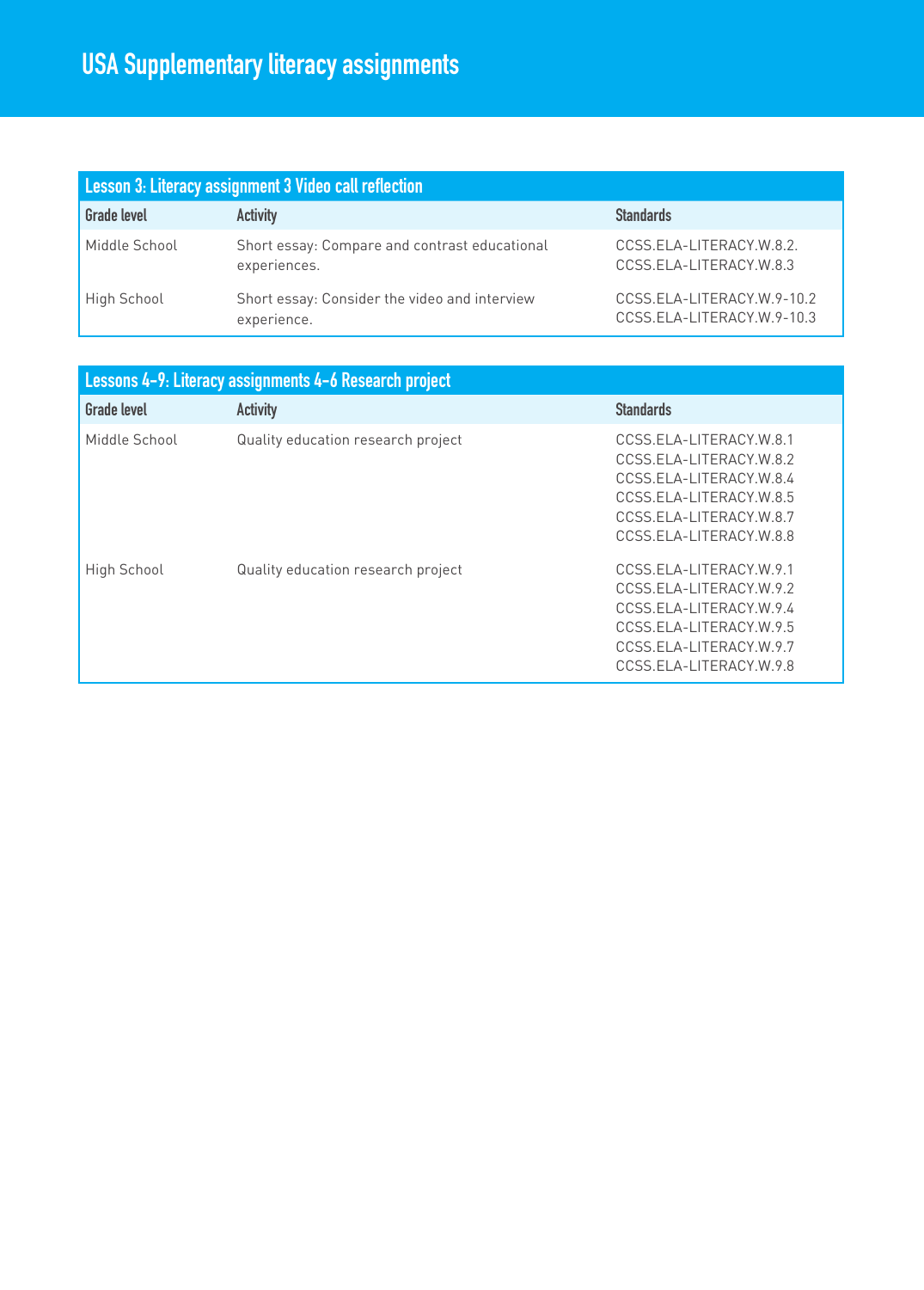#### Ideas for Middle School students

#### **Close reading activity:** What is the UN Convention on the Rights of the Child?

Assign students to read a description of the UN Convention on the Rights of the Child (see page 13 of the TeachUNICEF resource linked below) and complete the short answer questions (on page 14):

- 1. In your own words, write a short summary explaining the Convention on the Rights of the Child.
- 2. Do you think it is important to have a treaty that outlines the rights of children? Please explain your answer.
- 3. What additional information would you like to learn about the Convention on the Rights of the Child?

#### **Resources**

TeachUNICEF The United Nations Convention on the Rights of the Child: An Introduction (pages 13-14) https://teachunicef.org/sites/default/files/documents/units-lesson-plans/Child\_Rights\_Unit\_6-8.pdf

#### **Common Core State Standards Alignment**

CCSS.ELA-LITERACY.RH.6-8.2 http://www.corestandards.org/ELA-Literacy/RH/6-8/2/

## **Short essay activity:** Which is the most important article of the UN Convention on the Rights of the Child?

Assign students to read the summary of the UN Convention on the Rights of the Child. Instruct them to pick the article that they think is most important and write a short essay answering the following questions:

- 1. Why do you think this article of the Convention on the Rights of the Child is most important?
- 2. What would life be like if this article was violated?
- 3. What could governments or organizations do to carry out this article?
- 4. What can you do to help carry out this article?

#### **Resources**

UNCRC in child friendly language http://www.unicef.org/rightsite/files/uncrcchilldfriendlylanguage.pdf

UNCRC summarized text (pages 3-8) https://teachunicef.org/sites/default/files/documents/units-lesson-plans/Child\_Rights\_Unit\_6-8.pdf

#### **Common Core State Standards Alignment**

CCSS.ELA-LITERACY.RH.6-8.2 http://www.corestandards.org/ELA-Literacy/RH/6-8/2/ CCSS.ELA-LITERACY.W.8.2 http://www.corestandards.org/ELA-Literacy/W/8/2/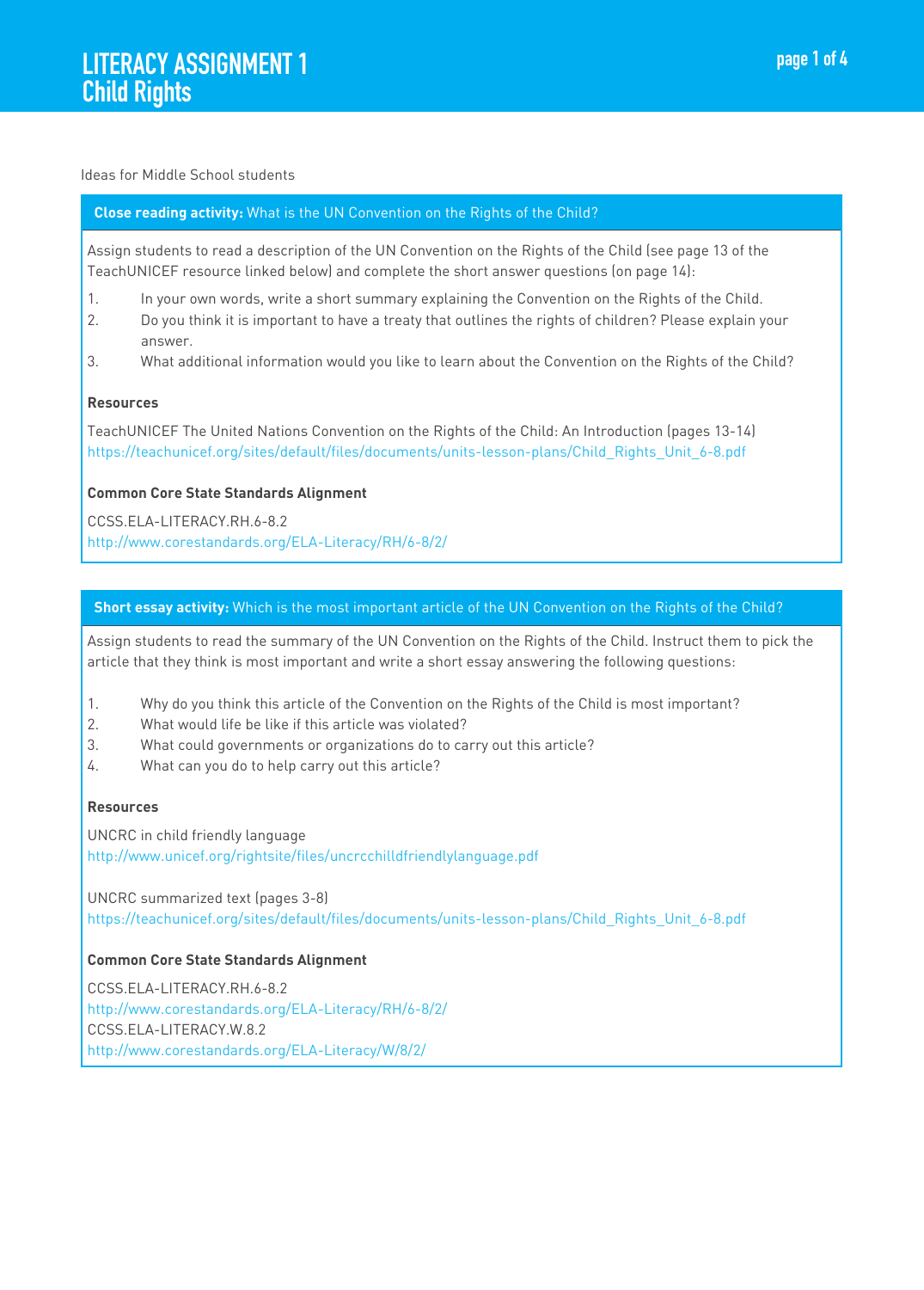#### **Close reading activity:** Article 28 of the UN Convention on the Rights of the Child (education)

Assign students to do a close reading of article 28 of the Convention on the Rights of the Child and answer the following questions:

- 1. Read section 1 of article 28. According to this section, what are states required to do? What problems do you think this section is trying to solve?
- 2. Summarize section 2 of article 28. Provide an example of school discipline that 'is administered in a manner consistent with the child's human dignity'. Provide an example of a type of school discipline that is NOT consistent with the child's human dignity.
- 3. Read section 3 of article 28. In your own words, what does this section say? Do you think 'international cooperation' is necessary to ensure education for all? Why/not?

#### **Resources**

Full text of the UNCRC http://www.ohchr.org/en/professionalinterest/pages/crc.aspx

#### **Common Core State Standards Alignment**

CCSS.ELA-LITERACY.RH.6-8.2 http://www.corestandards.org/ELA-Literacy/RH/6-8/2/ CCSS.ELA-LITERACY.RH.6-8.4 http://www.corestandards.org/ELA-Literacy/RH/6-8/4/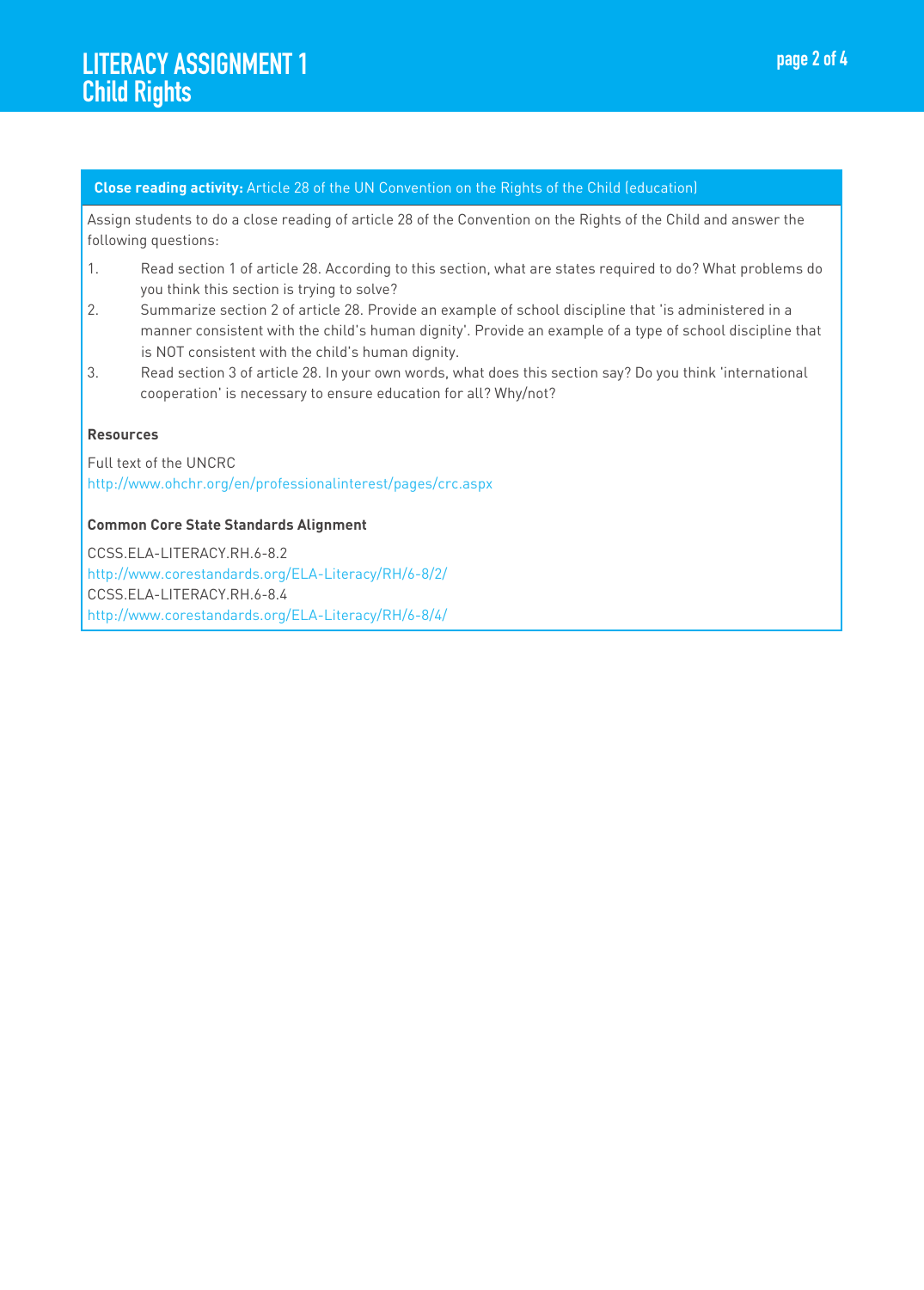#### Ideas for High School students

# **Short essay:** How has the UN Convention on the Rights of the Child supported child rights across the world?

Read the essay by Om Prakash Gurjar (pages 13-15) and the essay by Ishmael Beah (pages 16-18) in the State of the World's Children Special Report.

Write a short essay covering the following points:

- 1. Compare and contrast the way that they speak about the UN Convention on the Rights of the Child and the role the Convention has played in their lives.
- 2. In what ways were their rights violated in their lifetimes?
- 3. How did learning about the UN Convention on the Rights of the Child impact them?
- 4. How have they served as advocates for children and children's rights?

#### **Resources**

State of the World's Children Special Report https://www.teachunicef.org/sites/default/files/documents/units-lesson-plans/SOWC\_Special\_Edition\_Youth\_ Report\_9-12.pdf

#### **Common Core State Standards Alignment**

CCSS.ELA-LITERACY.RH.9-10.2 http://www.corestandards.org/ELA-Literacy/RH/9-10/2/ CCSS.ELA-LITERACY.RH.9-10.6 http://www.corestandards.org/ELA-Literacy/RH/9-10/6/ CCSS.ELA-LITERACY.RH.9-10.9 http://www.corestandards.org/ELA-Literacy/RH/9-10/9/ CCSS.ELA-LITERACY.W.9-10.2 http://www.corestandards.org/ELA-Literacy/W/9-10/2/

#### **Short essay:** How has the UN Convention on the Rights of the Child been important in your life?

Read pages 4-11 of the TeachUNICEF Sourcebook on the UN Convention on the Rights of the Child (CRC) and identify three to five articles of the Convention that have been important in your life. Write an essay identifying and summarizing these articles and explaining why they have meaning to you. Cite evidence from the CRC and provide evidence from your life to support your claim.

#### **Resources**

TeachUNICEF Sourcebook on the Convention on the Rights of the Child https://www.teachunicef.org/sites/default/files/documents/units-lesson-plans/It%27s%20Up%20for%20 Debate%20Source%20Book.pdf

#### **Common Core State Standards Alignment**

CCSS.ELA-LITERACY.RH.9-10.1 http://www.corestandards.org/ELA-Literacy/RH/9-10/1/ CCSS.ELA-LITERACY.RH.9-10.2 http://www.corestandards.org/ELA-Literacy/RH/9-10/2/ CCSS.ELA-LITERACY.W.9-10.2 http://www.corestandards.org/ELA-Literacy/W/9-10/2/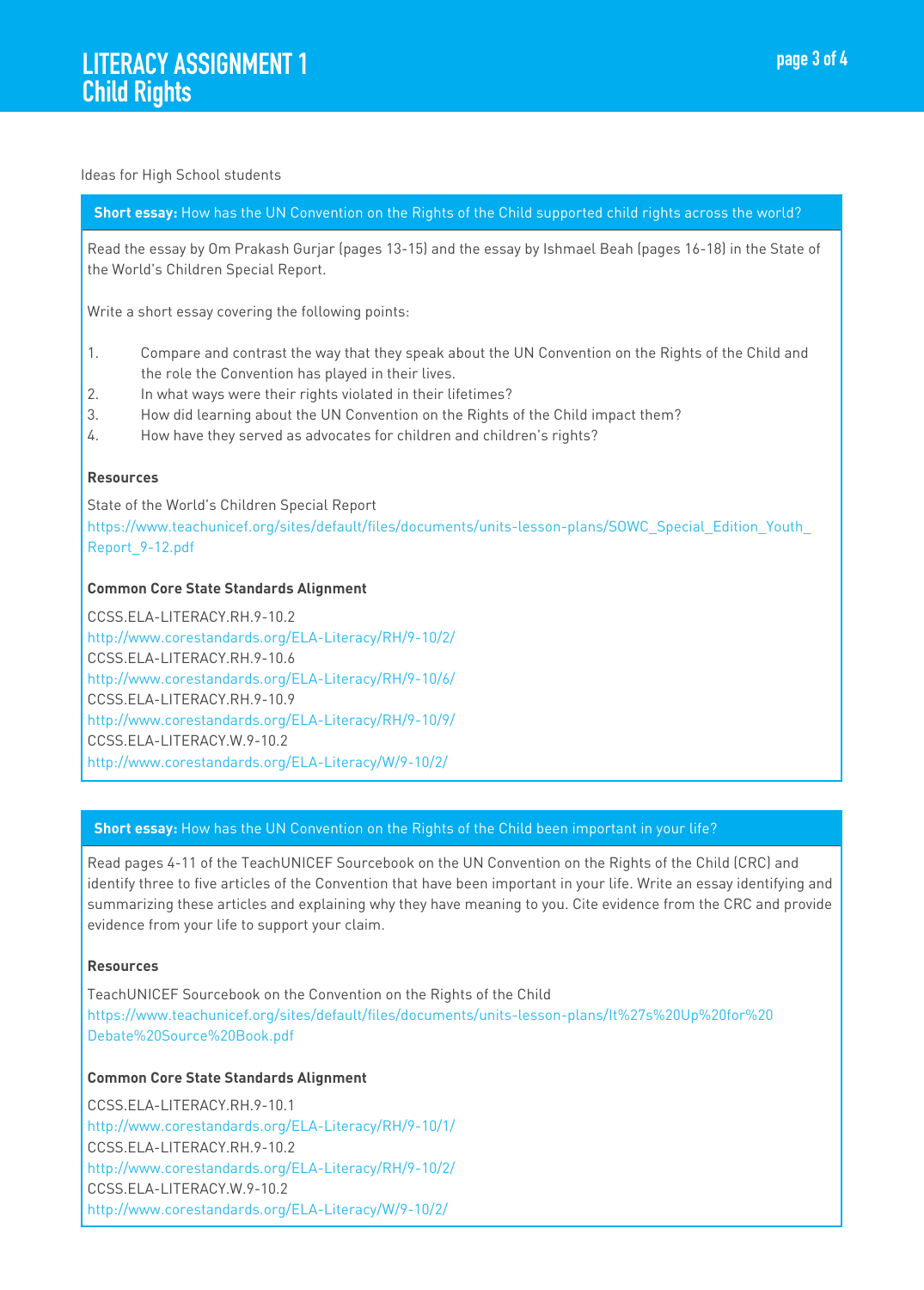#### **Essay:** How does the UN Convention on the Rights of the Child support education?

Read articles 28 and 29 in the UN Convention on the Rights of the Child. Write an essay answering the following questions. Be sure to cite evidence from the CRC to support your claims. Make sure you cover the following points:

- 1. What rights are outlined in article 28 of the CRC?
- 2. What does this tell you about education?
- 3. According to article 29 of the CRC, what is the purpose of education?
- 4. What problems or issues do you think the CRC is trying to address?
- 5. If you were writing the CRC, would you do anything differently? If so, what would you do differently? If not, why not?

#### **Resources**

Full text of the UN Convention on the Rights of the Child http://www.ohchr.org/en/professionalinterest/pages/crc.aspx

#### **Common Core State Standards Alignment**

CCSS.ELA-LITERACY.RH.9-10.1 http://www.corestandards.org/ELA-Literacy/RH/9-10/1/ CCSS.ELA-LITERACY.RH.9-10.2 http://www.corestandards.org/ELA-Literacy/RH/9-10/2/ CCSS.ELA-LITERACY.W.9-10.2 http://www.corestandards.org/ELA-Literacy/W/9-10/2/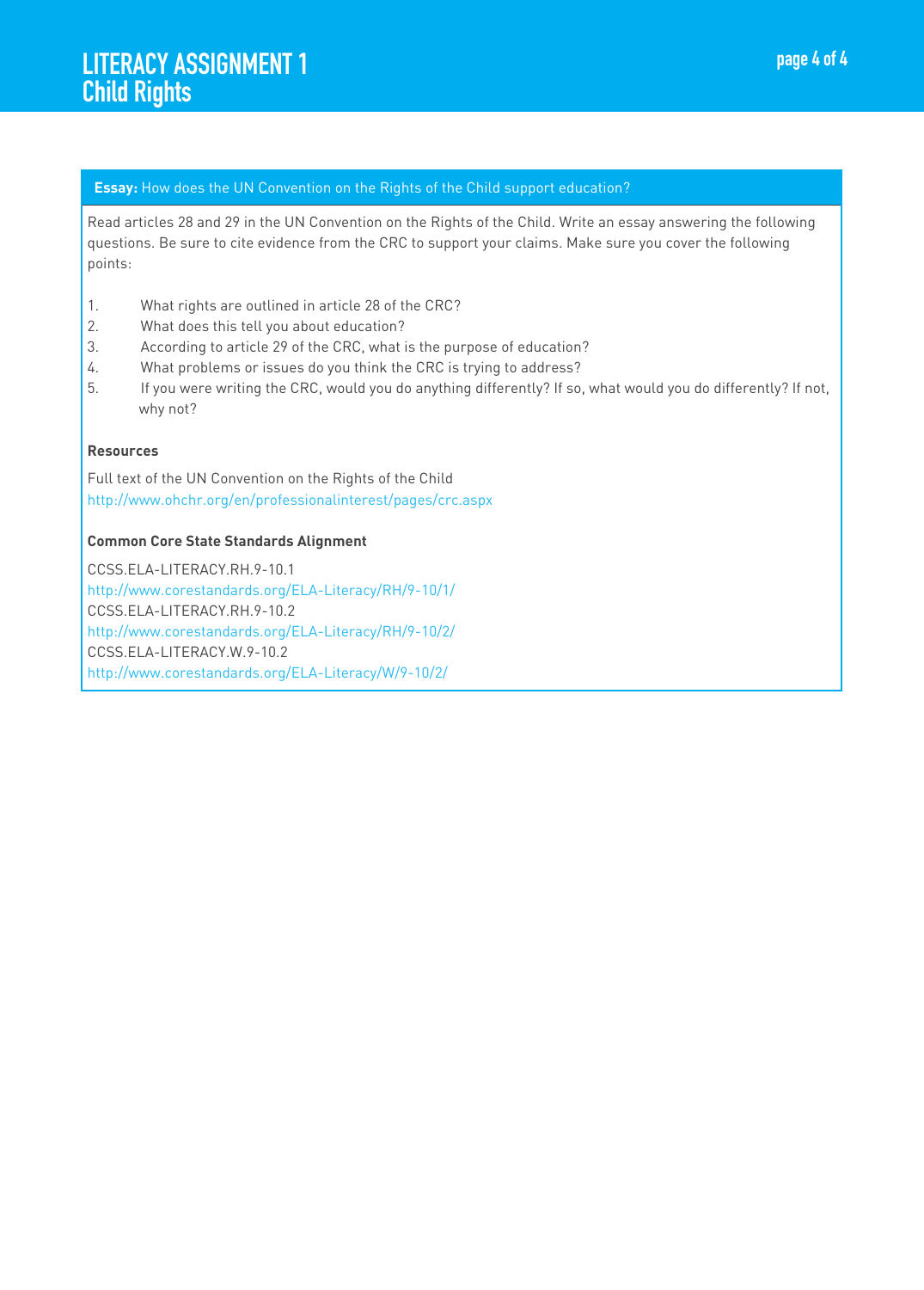#### Ideas for Middle School students

#### **Close reading activity:** Which of the UN Global Goals are most important to me?

Read the Global Goals comic to learn about the 17 Global Goals. Select three goals that you think are most important, and answer the following questions:

- 1. What three goals do you think are most important?
- 2. Explain why those goals are most important to you?

As an extension activity, answer the following questions about each of these three goals:

- 1. What are the problems that this goal aims to fix?
- 2. How do these problems affect people?
- 3. How will the solutions affect people?
- 4. What can you do to help achieve this goal?

#### **Resources**

Global Goals Comic https://www.yumpu.com/xx/document/view/55730350/1-page-goals-comics-full-set-pdf

Other comics to support learning about the Global Goals http://worldslargestlesson.globalgoals.org/using-the-power-of-comics/

#### **Common Core State Standards Alignment**

CCSS.ELA-LITERACY.RH.6-8.2 http://www.corestandards.org/ELA-Literacy/RH/6-8/2/

#### **Short essay:** Which elements of the UN Global Goal 4 on education are most important?

In class you ranked the eight themes of Goal 4 of the Global Goals in order of importance. You can read the targets online to support your learning. Write an essay explaining how you ranked the eight themes. Focus your essay on the top one or two most important themes and explain why they are so important to you. Use evidence from your life to support your claims.

#### **Resources**

Global Goals website: Goal 4 Quality Education (targets at bottom of page) http://www.globalgoals.org/global-goals/quality-education/

#### **Common Core State Standards Alignment**

CCSS.ELA-LITERACY.W.8.2 http://www.corestandards.org/ELA-Literacy/W/8/2/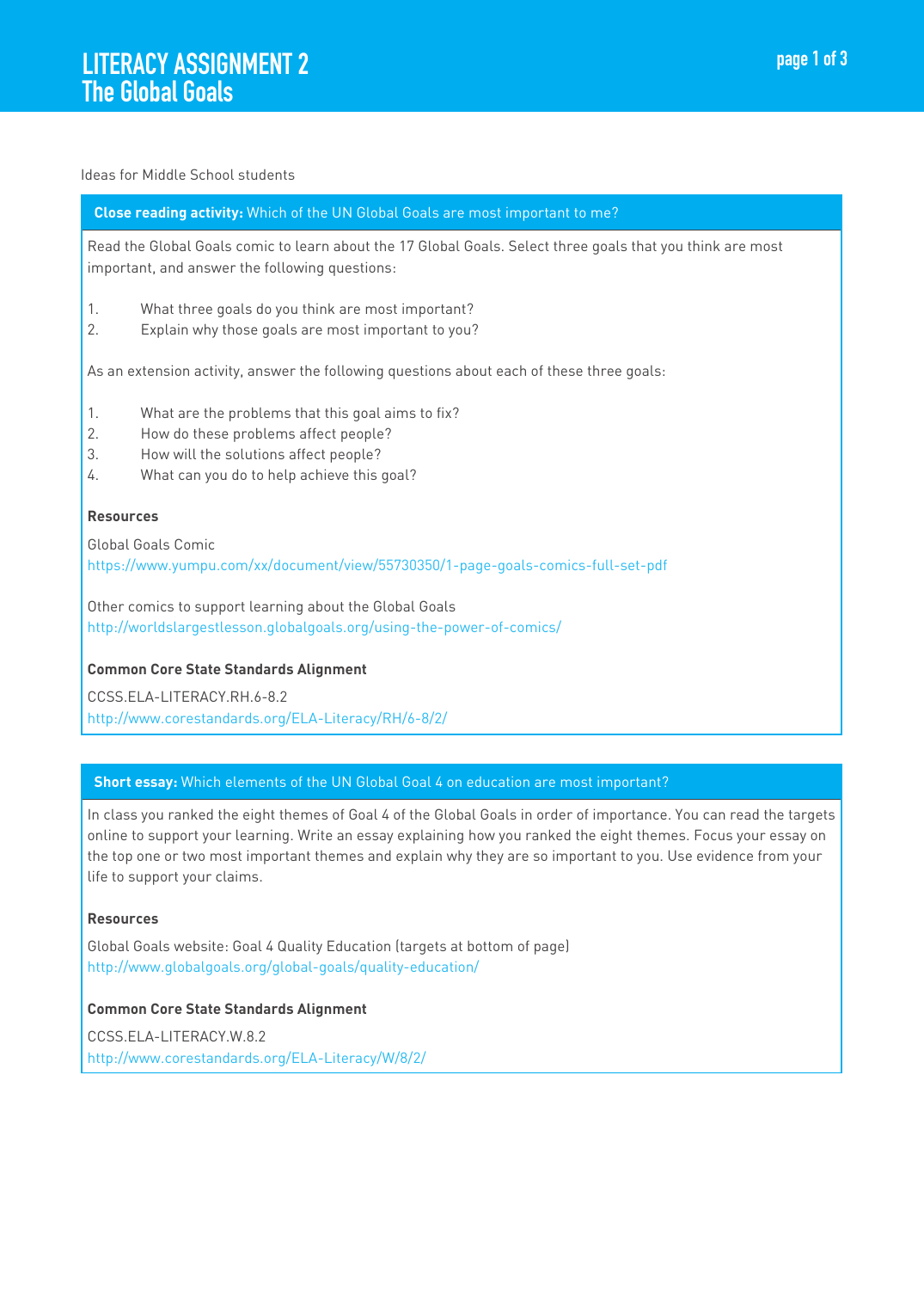#### Ideas for High School students

#### **Close reading activity:** Which of the UN Global Goals are most important to me?

Read the UNDP Global Goals booklet and answer the following questions:

- 1. What three goals do you think are most important?
- 2. Explain why those goals most important to you?

As an extension activity, answer the following questions about each goal:

- 1. What are the problems that this goal aims to fix?
- 2. How do these problems affect people?
- 3. How will the solutions affect people?
- 4. What can you do to help achieve this goal?

#### **Resources**

UNDP Global Goals booklet http://www.undp.org/content/dam/undp/library/corporate/brochure/SDGs\_Booklet\_Web\_En.pdf

#### **Common Core State Standards Alignment**

CCSS.ELA-LITERACY.RH.9-10.2 http://www.corestandards.org/ELA-Literacy/RH/9-10/2/

#### **Close reading activity:** Which of the UN Global Goals are most important to me?

Read the Preamble to the Global Goals from Transforming our world: the 2030 Agenda for Sustainable Development and answer the following questions:

- 1. Summarize in your own words the agenda of the Global Goals
- 2. What do you think is meant by:
	- a. 'This Agenda...' (What is an agenda? How does that differ from a convention, treaty or plan?) (line 1)
	- b. 'The tyranny of poverty and want...' (line 8)
	- c. 'A sustainable and resilient path...' (line 11)
	- d. ' We are determined to end poverty, in all their forms and dimensions.' (What are different forms and dimensions of poverty) (Poverty section)
	- e. 'There can be no sustainable development without peace and no peace without sustainable development.' (Peace section)
- 3. The 2030 Agenda for the Global Goals asks all countries around the world to take certain actions for the sake of all other countries. Do you think that all countries should bear that responsibility? Give reasons for your answer.

#### **Resources**

Transforming our world: the 2030 Agenda for Sustainable Development https://sustainabledevelopment.un.org/post2015/transformingourworld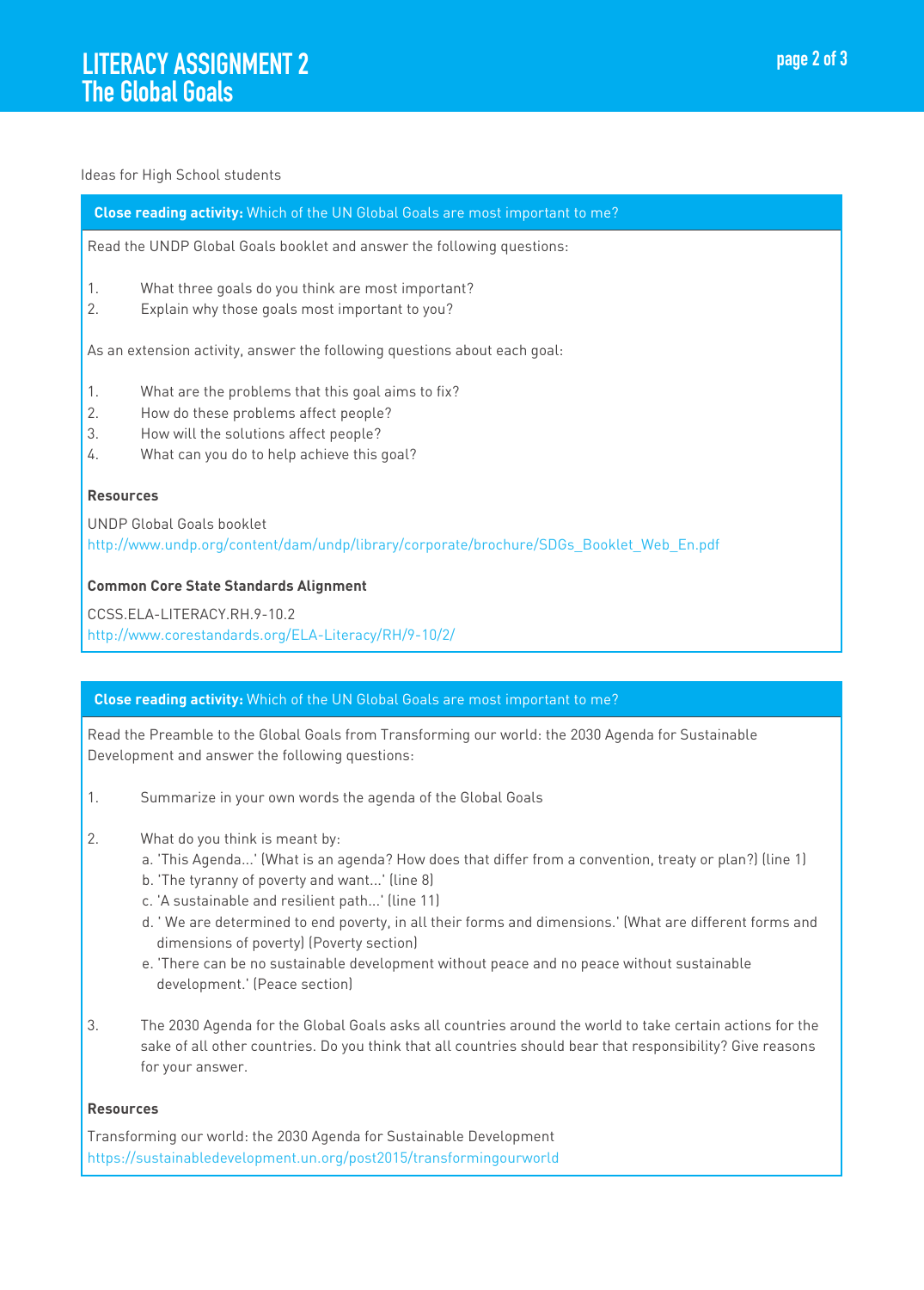#### **Common Core State Standards Alignment**

CCSS.ELA-LITERACY.RH.9-10.2 http://www.corestandards.org/ELA-Literacy/RH/9-10/2/ CCSS.ELA-LITERACY.RH.9-10.4 http://www.corestandards.org/ELA-Literacy/RH/9-10/4/

#### **Short essay:** Which elements of the UN Global Goal 4 on education are most important?

In class you ranked the eight themes of Goal 4 of the Global Goals in order of importance. You can read the targets online to support your learning. Write an essay explaining how you ranked the eight themes. Focus your essay on the top one or two most important themes and explain why they are so important to you. Use evidence from your life to support your claims.

#### **Resources**

Global Goals website: Goal 4 Quality Education (targets at bottom of the page) http://www.globalgoals.org/global-goals/quality-education/

#### **Common Core State Standards Alignment**

CCSS.ELA-LITERACY.W.9-10.2 http://www.corestandards.org/ELA-Literacy/W/9-10/2/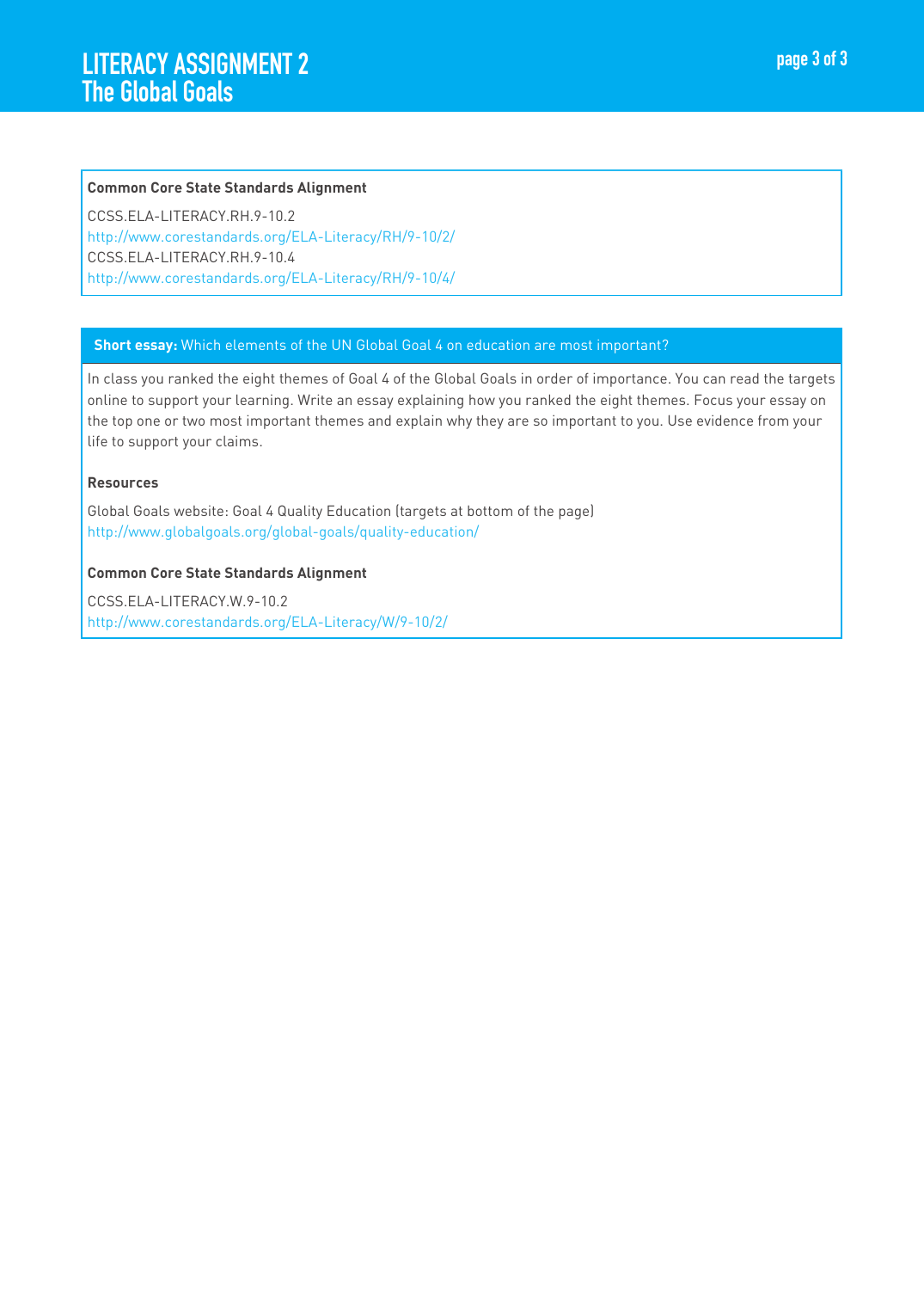#### Ideas for Middle School students

#### **Short essay:** Compare and contrast educational experiences.

Write a 1-2 page essay based on your experience of the first video call between the classes. Use your notes to help you. You should include the following points:

- What were some of the similarities between your schooling experience and theirs? What were some of the differences?
- What was similar in how you and the students at the partner school envisioned a quality education? What was different?
- Compare and contrast some of the ideas for how school could be improved.
- What surprised you about the call?

## **Common Core State Standards Alignment**

CCSS.ELA-LITERACY.W.8.2 http://www.corestandards.org/ELA-Literacy/W/8/2/ CCSS.ELA-LITERACY.W.8.3 http://www.corestandards.org/ELA-Literacy/W/8/3/ CCSS.ELA-LITERACY.W.9-10.2 http://www.corestandards.org/ELA-Literacy/W/9-10/2/ CCSS.ELA-LITERACY.W.9-10.3 http://www.corestandards.org/ELA-Literacy/W/9-10/3/

#### **Short essay:** Consider the video call and interview experience.

Write a 1-2 page essay based on your experience of the first video call between the classes. Use your notes to help you. You should include the following points:

- What was it like for you to talk with students living in another country?
- What did you expect? What was different? What surprised you?
- If you were to do the interview again, what would you do again? What would you do differently?
- Did the questions posed and any follow up questions facilitate a good conversation? If so, why do you think that is? If not, what could you do to improve the questions for next time?

# **Common Core State Standards Alignment**

CCSS.ELA-LITERACY.W.8.2 http://www.corestandards.org/ELA-Literacy/W/8/2/ CCSS.ELA-LITERACY.W.8.3 http://www.corestandards.org/ELA-Literacy/W/8/3/ CCSS.ELA-LITERACY.W.9-10.2 http://www.corestandards.org/ELA-Literacy/W/9-10/2/ CCSS.ELA-LITERACY.W.9-10.3 http://www.corestandards.org/ELA-Literacy/W/9-10/3/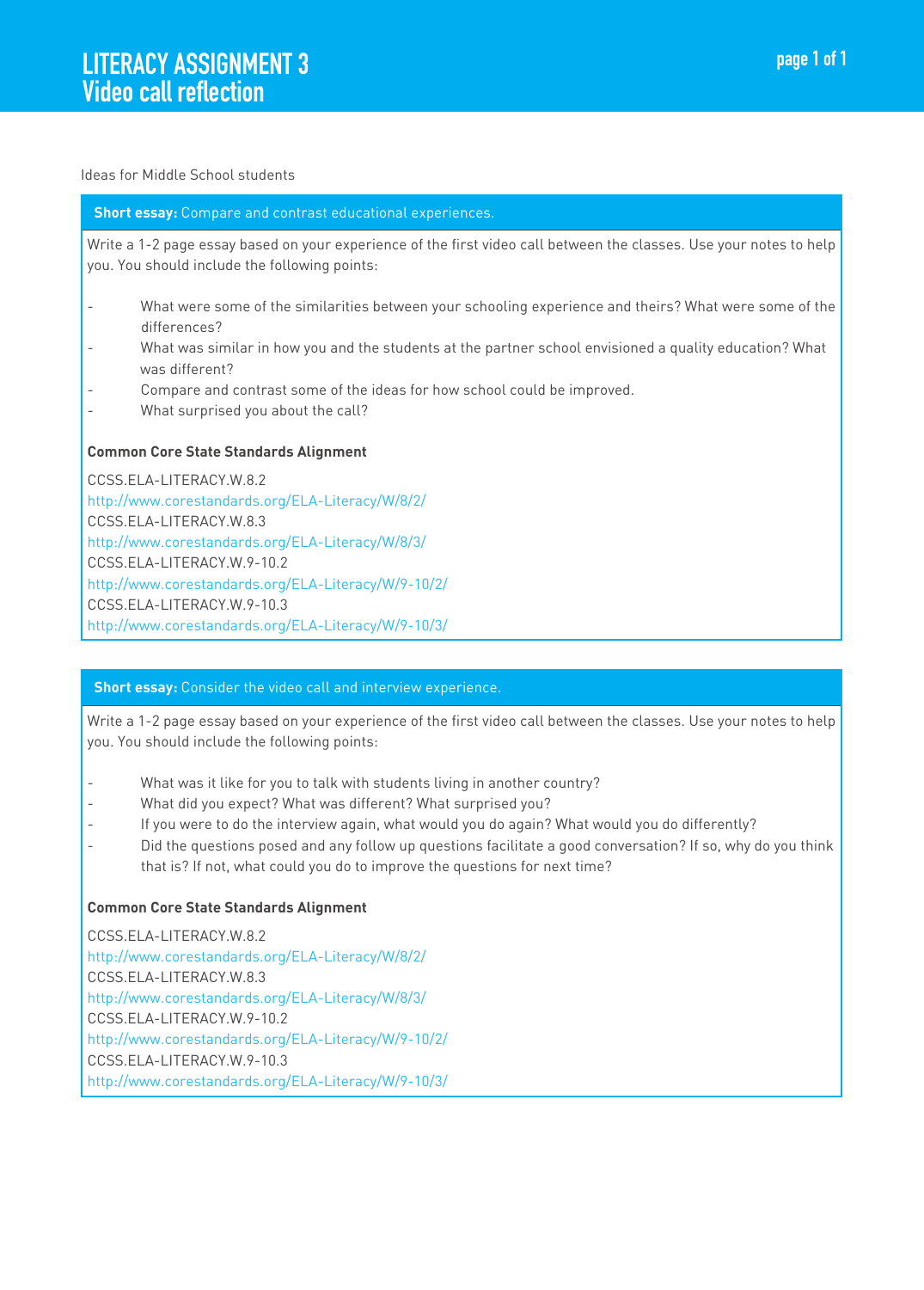The My Voice-My School Quality Education Research project provides teachers and their students with a formal structure for developing and assessing students' literacy skills as part of the program.

The research report can be written in conjunction with lessons 4 to 9 of the My Voice-My School project and can be set as home learning activities or completed in additional lessons during the project.

Students will benefit from having access to:



# **Literacy assignment 5 Research project structure**

This provides a step-by-step guide for students to complete the research project.



# **Literacy assignment 6 Research project ideas**

This provides a range of ideas for the focus of the research project, using the eight areas of Global Goal 4: Quality Education as a guide.

Rubrics have also been developed, which will assist students in understanding their success criteria and teachers in assessing the work and providing feedback:



# **Literacy assignment 7 Research project Middle School mark scheme**

 **Literacy assignment 8 Research project High School mark scheme**

#### **Alignment with Common Core State Standards**

By supporting students to complete the Research project, they will work towards the following Common Core State Standards:

#### **Middle School**

CCSS.ELA-LITERACY.W.8.1 CCSS.ELA-LITERACY.W.8.2 CCSS.ELA-LITERACY.W.8.4 CCSS.ELA-LITERACY.W.8.5 CCSS.ELA-LITERACY.W.8.7 CCSS.ELA-LITERACY.W.8.8

#### **High School**

CCSS.ELA-LITERACY.W.9.1 CCSS.ELA-LITERACY.W.9.2 CCSS.ELA-LITERACY.W.9.4 CCSS.ELA-LITERACY.W.9.5 CCSS.ELA-LITERACY.W.9.7 CCSS.ELA-LITERACY.W.9.8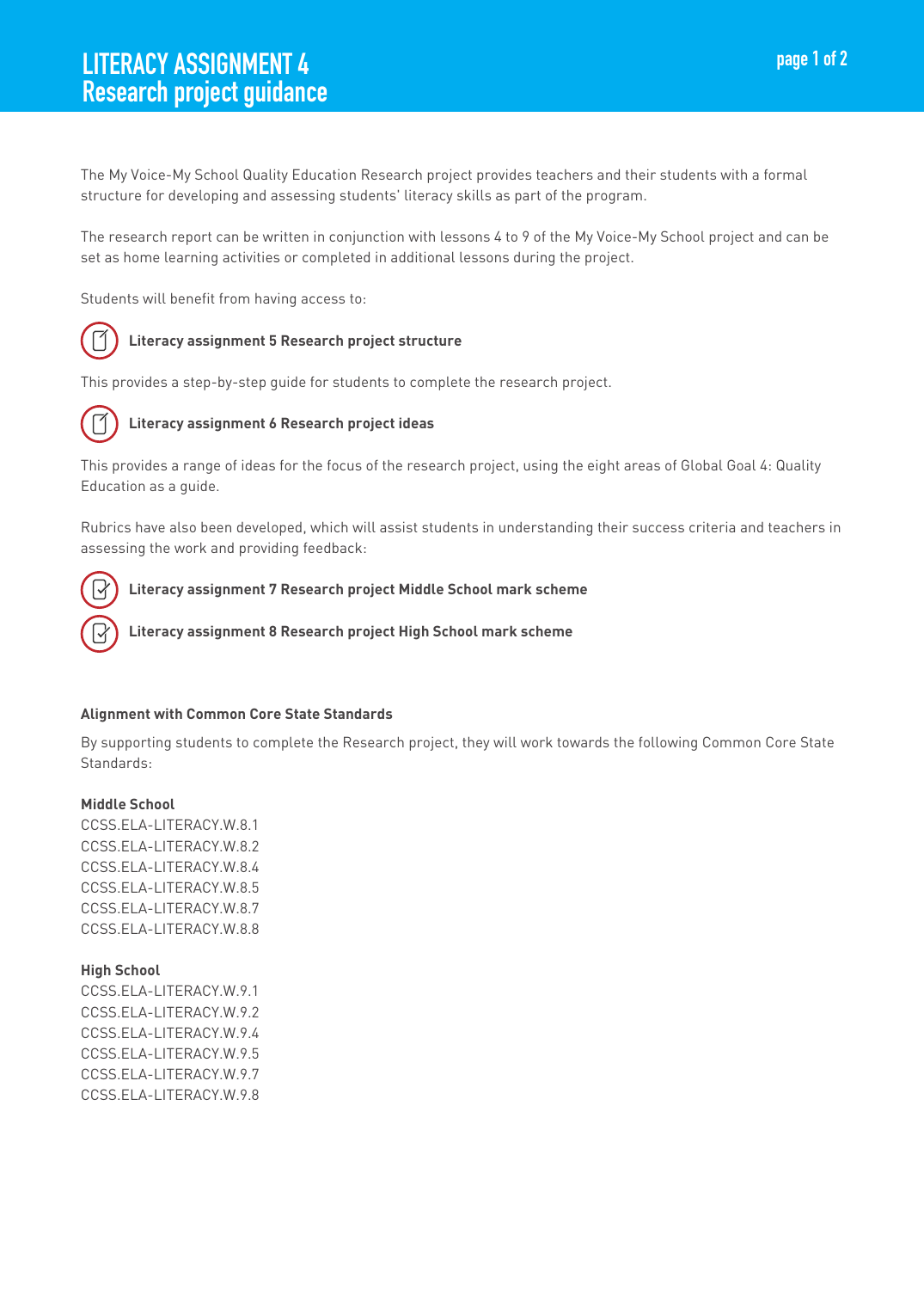#### **Further resources for developing research skills**

Each of these resources have detailed instructions on research-related tasks and skills including:

- Narrowing a research topic
- Developing a thesis statement
- Taking notes
- Citing sources/plagiarism
- Developing an outline

#### **Middle School**

Research Paper and Report Writing http://www.glencoe.com/sites/common\_assets/workbooks/language\_arts/rprw/68rprw.pdf

8th Grade Research

http://www.dentonisd.org/cms/lib/TX21000245/Centricity/Domain/4057/8th%20Grade%20Research%20Packet%20 2013.pdf

8th Grade Research Project http://kathymcqueen.cmswiki.wikispaces.net/file/view/8th+Grade+Research+Project+Packet.pdf

Scaffolding methods for research paper writing

http://www.readwritethink.org/classroom-resources/lesson-plans/scaffolding-methods-research-paper-1155. html?tab=4#tabs

Evaluating Web Pages http://www.readwritethink.org/classroom-resources/lesson-plans/inquiry-internet-evaluating-pages-328.html

# **High School**

Research made easy: A step-by-step guide to writing the 12rx research paper http://www.sewanhaka.k12.ny.us/cms/lib3/NY01001491/Centricity/Domain/1349/Research\_Made\_Easy%20revised.pdf

Purdue Online Writing Lab https://owl.english.purdue.edu/owl/resource/677/01/

A Research Guide for Students http://www.aresearchguide.com/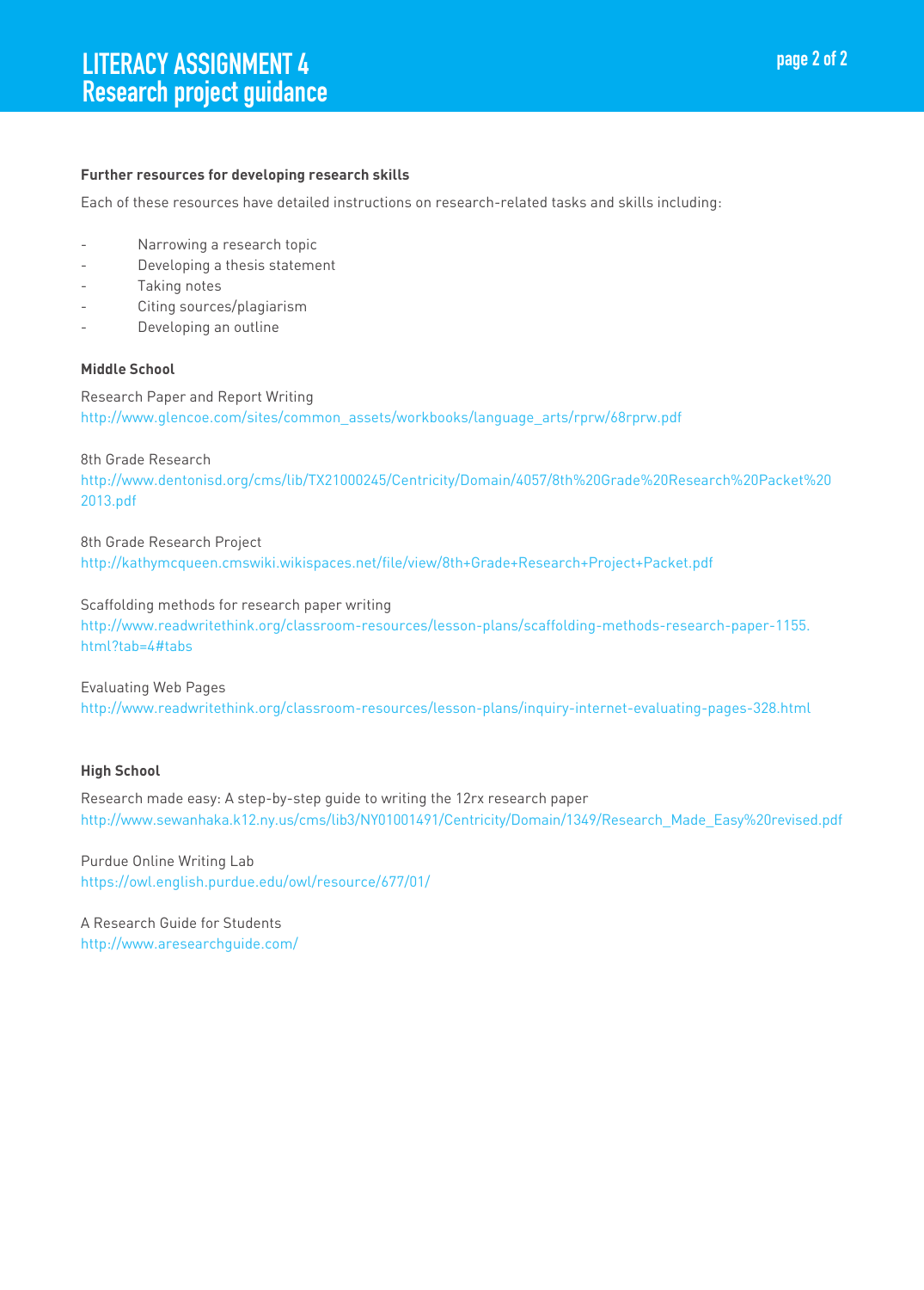| <b>Assignment</b>                                                                                                                                                                                                                                                                                                                                                                                                                                                                                 | <b>Due Date</b> | Grade |
|---------------------------------------------------------------------------------------------------------------------------------------------------------------------------------------------------------------------------------------------------------------------------------------------------------------------------------------------------------------------------------------------------------------------------------------------------------------------------------------------------|-----------------|-------|
| Step 1:<br>Select one of the eight themes of Global Goal 4 that most interests<br>you:                                                                                                                                                                                                                                                                                                                                                                                                            |                 |       |
| 1.<br>Access to education<br>2.<br>Education for employment<br>3.<br>Inclusive education<br>Literacy and numeracy<br>4.<br>5.<br>Values-based education<br>School environment<br>6.<br>7.<br>Scholarships<br>8.<br>Teacher training                                                                                                                                                                                                                                                               |                 |       |
| Step 2:<br>Narrow your topic into a feasible research project. Consider what<br>aspect of the topic interests you. Think about the Who? What? Why?<br>When? Where? and How? of the topic. You will need to generate a<br>research question. Have a look at the research project ideas document<br>if you need some additional help with this.<br>Turn in: a brief 3-5 sentence overview of your proposed research topic,<br>including a research question and why this topic is important to your |                 | /5    |
| group.                                                                                                                                                                                                                                                                                                                                                                                                                                                                                            |                 |       |
| Step 3:<br>As a group, conduct a brief literature review of your topic. Each person<br>should identify five sources. Be sure to:<br>Evaluate each source for reliability<br>Write the citation of the source                                                                                                                                                                                                                                                                                      |                 | /15   |
| Take notes on each source                                                                                                                                                                                                                                                                                                                                                                                                                                                                         |                 |       |
| Each person should present what they found to the group.                                                                                                                                                                                                                                                                                                                                                                                                                                          |                 |       |
| Turn in: a copy of your notes on each of the five sources, including full<br>citations of each source.                                                                                                                                                                                                                                                                                                                                                                                            |                 |       |
| Step 4:<br>As a group, decide what information you need from the community.<br>Think about:<br>How is your topic relevant to your school/your community?<br>What information would help you better understand this topic<br>in your community?                                                                                                                                                                                                                                                    |                 | /15   |
| Design a survey to get the information that you need.                                                                                                                                                                                                                                                                                                                                                                                                                                             |                 |       |
| Turn in: a copy of the survey                                                                                                                                                                                                                                                                                                                                                                                                                                                                     |                 |       |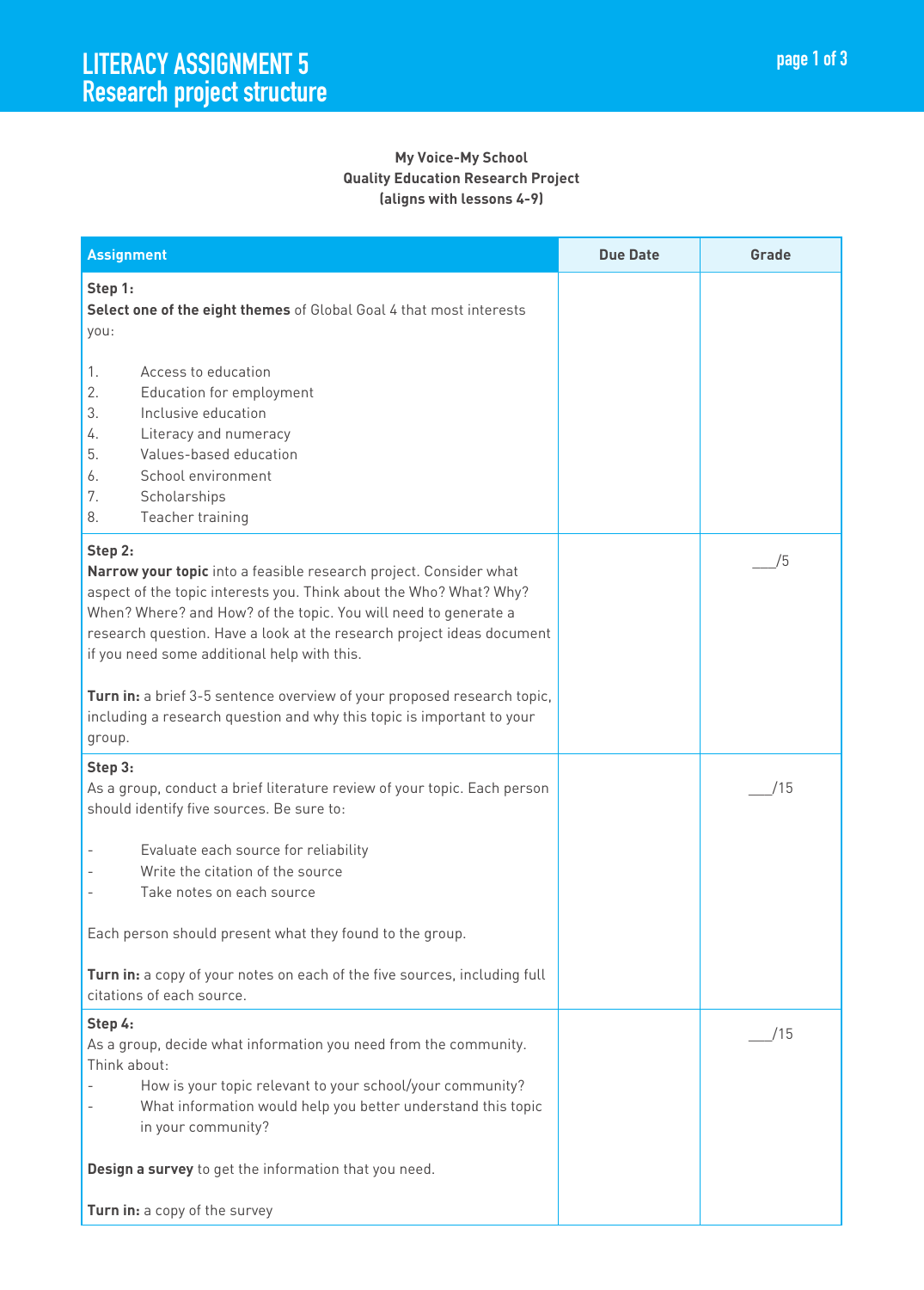# LITERACY ASSIGNMENT 5 Research project structure page 2 of 3 Research project structure page 2 of 3

| <b>Assignment</b>                                                                                                                                                                                                                                                                                                                                                                        | <b>Due Date</b> | Grade |
|------------------------------------------------------------------------------------------------------------------------------------------------------------------------------------------------------------------------------------------------------------------------------------------------------------------------------------------------------------------------------------------|-----------------|-------|
| Step 5:<br>Conduct your survey in the community. Each member of the group<br>should survey at least five people.                                                                                                                                                                                                                                                                         |                 | /10   |
| Turn in: the results of your survey                                                                                                                                                                                                                                                                                                                                                      |                 |       |
| Step 6:<br>Review the information you learned from the survey combined with<br>the information you learned from your literature review. Based on this<br>information, decide on your ideas for improving education. Keep in<br>mind:                                                                                                                                                     |                 | /10   |
| Are your chosen ideas only appropriate for your school or are<br>$\overline{\phantom{m}}$<br>they more universal?<br>How achievable are your ideas, and how easy might they be to<br>share with other schools?<br>How has your research shown that they might be effective?<br>How has your survey work shown that they take the view of the<br>school and local community into account? |                 |       |
| Turn in: a short narrative (1-2 paragraphs) about each of your ideas<br>for improving education. Use the writing frame for education ideas to<br>support you.                                                                                                                                                                                                                            |                 |       |
| Step 7:<br>Share your ideas with your peers at the partner school. What<br>feedback did they have? How will you change your ideas to<br>accommodate their feedback? Make edits as necessary.                                                                                                                                                                                             |                 | /5    |
| Turn in: 1-2 paragraphs about the feedback from your peers at your<br>partner school.                                                                                                                                                                                                                                                                                                    |                 |       |
| Step 8:<br>As a group, use the advocacy campaign handouts to design your<br>education campaign. Keep in mind:                                                                                                                                                                                                                                                                            |                 | /10   |
| What education campaign would be relevant for your school/<br>community?<br>Which groups are you trying to influence?                                                                                                                                                                                                                                                                    |                 |       |
| For example:                                                                                                                                                                                                                                                                                                                                                                             |                 |       |
| If you chose 'access to education', you could conduct a<br>campaign to raise awareness of gender disparities in drop-out<br>rates.<br>If you chose school environment, you could hold an event for<br>the local community to talk about litter issues.                                                                                                                                   |                 |       |
| If you chose values-based education, you could conduct a<br>campaign teaching people about human rights.                                                                                                                                                                                                                                                                                 |                 |       |
| Turn in: a completed advocacy campaign handout.                                                                                                                                                                                                                                                                                                                                          |                 |       |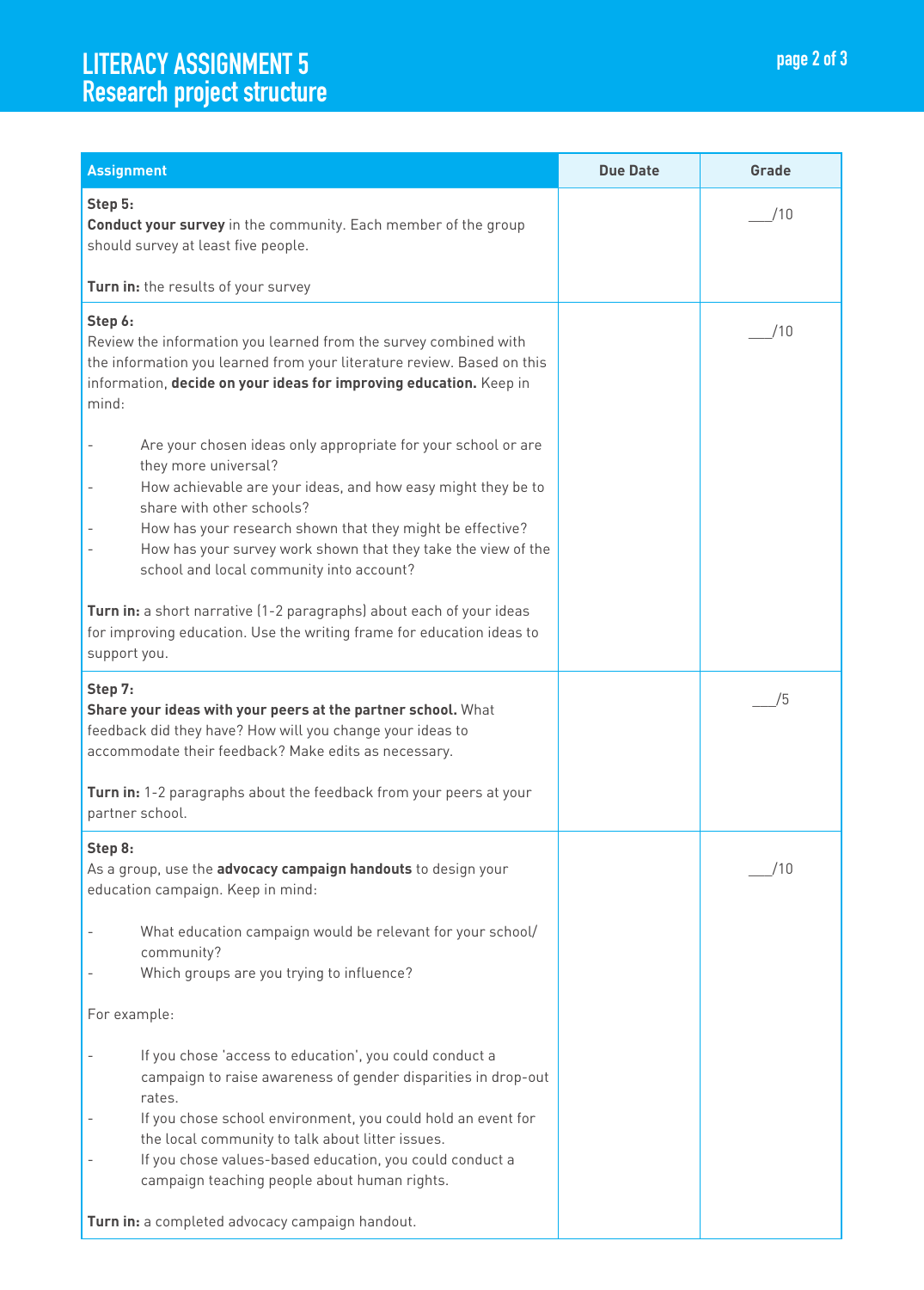# LITERACY ASSIGNMENT 5 Research project structure page 3 of 3

| <b>Assignment</b>                                                                                                                                                                                                                                                                                                                                                                                     | <b>Due Date</b> | Grade |
|-------------------------------------------------------------------------------------------------------------------------------------------------------------------------------------------------------------------------------------------------------------------------------------------------------------------------------------------------------------------------------------------------------|-----------------|-------|
| Step 9:<br>Work with your teacher to carry out your advocacy campaign.                                                                                                                                                                                                                                                                                                                                |                 | /20   |
| Turn in: 1-2 page reflection on the campaign, what you did, how it<br>went, how it felt to advocate for education quality in your community.                                                                                                                                                                                                                                                          |                 |       |
| Step 10:<br>Write a press release about your quality education campaign.                                                                                                                                                                                                                                                                                                                              |                 | /10   |
| Turn in: a copy of your press release. Work with teacher to disseminate<br>it.                                                                                                                                                                                                                                                                                                                        |                 |       |
| <b>TOTAL GRADE</b>                                                                                                                                                                                                                                                                                                                                                                                    |                 | /100  |
| Step 11:<br>Independently, write a 4-6 page (for Middle School) or 8-10 page (for<br>High School) research paper about the topic you selected in step 2.                                                                                                                                                                                                                                              |                 | /100  |
| Be sure to:                                                                                                                                                                                                                                                                                                                                                                                           |                 |       |
| Review your sources and notes.<br>Based on your understanding of the topic, develop a thesis<br>$\overline{a}$<br>statement.<br>Continue conducting research you should have at least eight<br>$\overline{\phantom{a}}$<br>sources.<br>Write an outline of your paper.<br>Write a rough draft of your paper.<br>$\overline{\phantom{a}}$<br>Revise your paper based on feedback from the rough draft. |                 |       |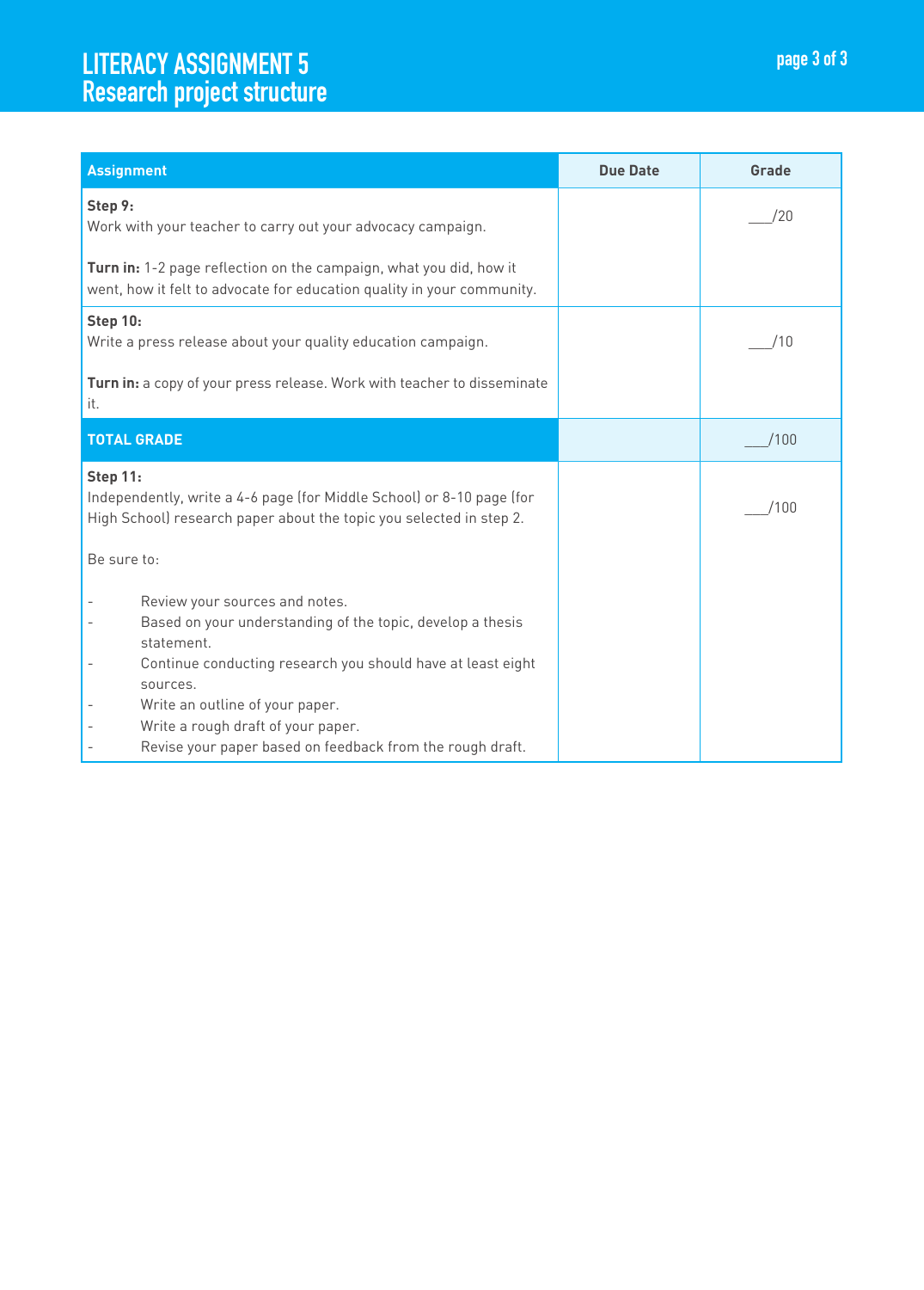Below are suggested research questions to help you narrow down your research topic. You may choose one of the questions below, or develop your own. For each of the following topics, consider comparing two different countries, such as your own and your partner school's country.

## **Middle School**

- Why do students drop out of school (in x and y countries)?
- Why do some students never enrol in school (in x and y countries)?
- Why do more boys attend school than girls/more girls attend school than boys (in x and y countries)?
- Do certain populations experience higher dropout rates than others? Why?
- What is the high school graduation rate in my school district? Does it vary among gender/class/race? Why is that?

## **Education for employment**

- What are some of the skills needed for employment? Are these skills being taught in your school or your partner school?
- How are schools/school districts/governments/organizations implementing vocational training in schools?
- What afterschool programs exist to support education for employment? Who attends them and how do they work?
- What skills are needed for jobs you and your peers wish to do? Are those skills incorporated into schooling? Why/not?
- Does a college education really prepare students for the work force?
- What are people's attitudes towards TVET (technical, vocational education and training) programs?

#### **Inclusive education**

- Why do children with disabilities have lower rates of school enrolment/school completion?
- How are schools using social media to attract students with disabilities to their schools?
- What technologies are available to support students with special learning needs? How are these technologies incorporated into schools?
- What is your school policy on special needs students? How can this policy be improved?
- What are the advantages and disadvantages to mainstreaming students with special learning needs?

#### **Literacy and numeracy**

- What are the challenges of teaching literacy and numeracy skills to adults?
- Why do some adults have limited literacy and numeracy skills?
- What is being done to improve adult literacy and numeracy? (choose one or two countries as your focus)
- What is literacy and numeracy? Why is it important for all adults to have literacy and numeracy skills?

#### **Values-based education**

- What are the impacts of teaching conflict resolution in schools?
- What is human rights education? How is it implemented in schools? (choose one or two countries as your focus)
- How do schools engender an appreciation of cultural diversity?
- Is it the responsibility of the family or of schools to teach cultural diversity and gender equality? Why?
- What are the values ingrained in your school's curriculum? How are they taught?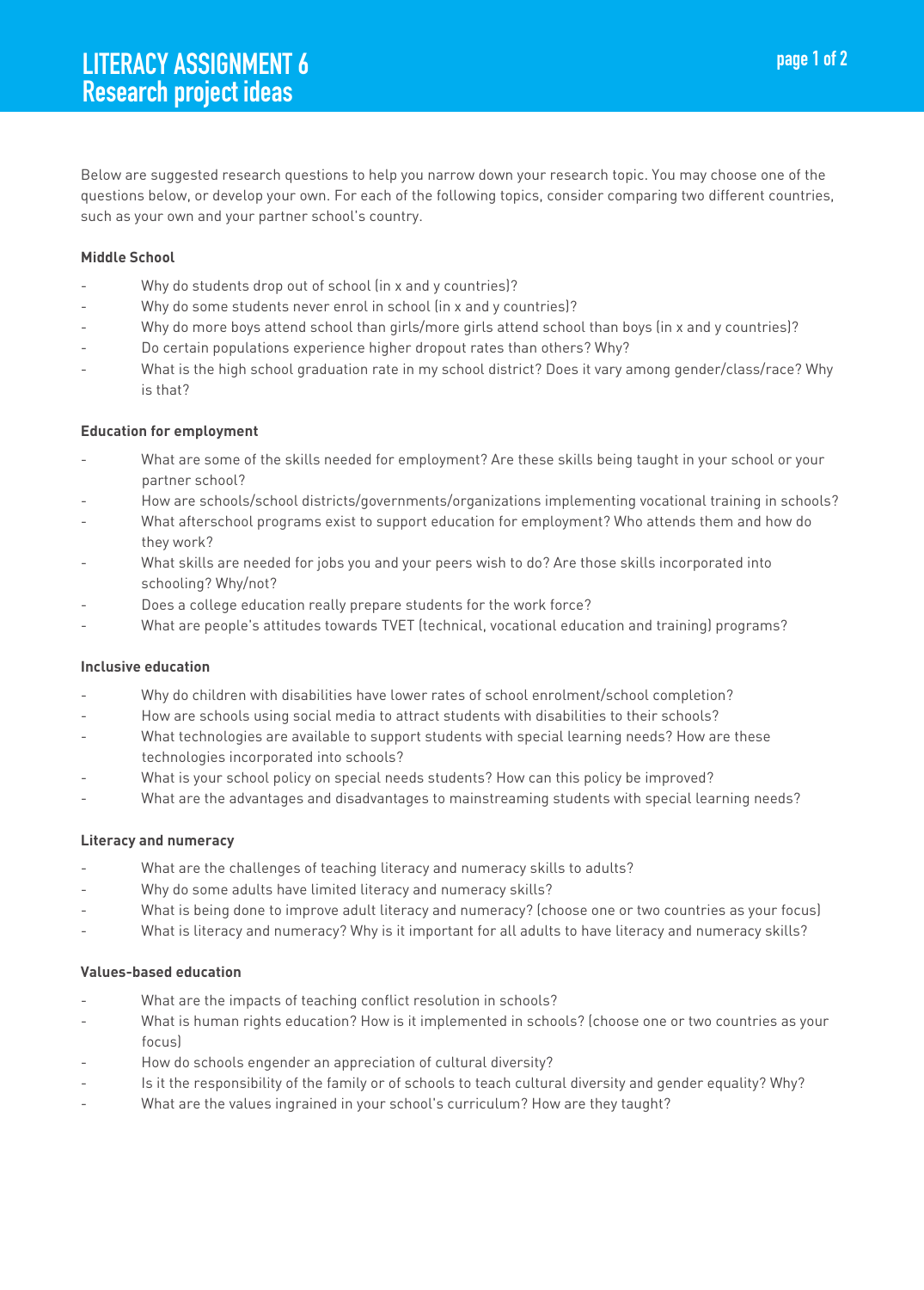#### **School environment**

- How does school environment impact student learning?
- How does an urban school environment compare to a rural school environment?
- What is your school environment like? Does it provide a safe, non-violent, inclusive and effective learning environment?
- What are the local and national policies regarding disability accessibility in schools? How are those policies implemented?

#### **Scholarships**

- Identify a scholarship program that brings international students to other countries (for example, the Kennedy Lugar Youth Exchange and Study program, http://yesprograms.org, Amideast Hope Fund Project). What does this scholarship program do? Why is it important to international students? Why is it important to the host country?
- Is a scholarship program that brings students from developing countries to study in developed countries the best way to promote quality education?

#### **Teacher training**

- What makes a teacher effective? How should teachers be evaluated for effectiveness?
- Compare and contrast teacher training programs in two countries.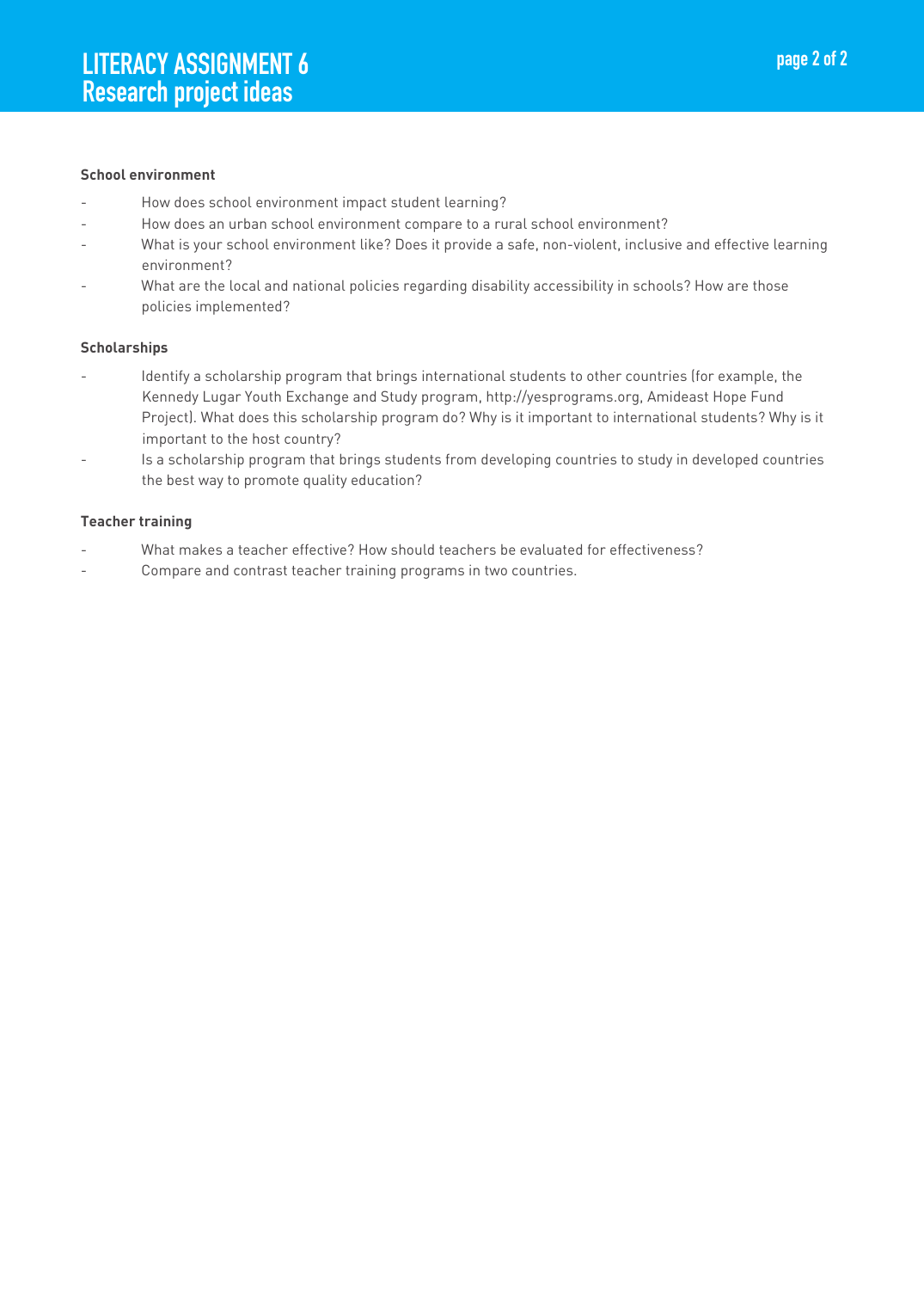# LITERACY ASSIGNMENT 7<br>
Research project Middle School mark scheme page 1 of 1

| <b>Category</b>                                                                                                                                                                                                                                                                                                                                                                                                                                                                                                                                                                                                                                                                                                                                                                                                                                                                                                     | <b>Points</b> | <b>Teacher's Comments</b> |
|---------------------------------------------------------------------------------------------------------------------------------------------------------------------------------------------------------------------------------------------------------------------------------------------------------------------------------------------------------------------------------------------------------------------------------------------------------------------------------------------------------------------------------------------------------------------------------------------------------------------------------------------------------------------------------------------------------------------------------------------------------------------------------------------------------------------------------------------------------------------------------------------------------------------|---------------|---------------------------|
| <b>Paper organization and style</b>                                                                                                                                                                                                                                                                                                                                                                                                                                                                                                                                                                                                                                                                                                                                                                                                                                                                                 | 40            |                           |
| The paper's topic is not too broad and not too narrow.<br>The paper includes an introduction, body and conclusion.<br>The development, organization, and style of the paper<br>appropriate to task, purpose, and audience.<br>The introduction includes a clear thesis statement, which<br>presents the main argument of the paper.<br>Each paragraph contains a topic sentence with evidence<br>throughout the paragraph that supports the topic sentence.<br>The information in the paper supports the thesis statement.<br>The paper develops the topic with relevant, well-chosen<br>facts, definitions, concrete details, quotations, or other<br>information and examples.<br>The paper uses appropriate and varied transitions to create<br>cohesion and clarifies the relationships among ideas and<br>concepts.<br>The paper is well organized, flows logically, with smooth<br>transitions between ideas. |               |                           |
| <b>Source and citations</b>                                                                                                                                                                                                                                                                                                                                                                                                                                                                                                                                                                                                                                                                                                                                                                                                                                                                                         | 30            |                           |
| The paper includes at least eight citations from a range of<br>sources.<br>Ideas in the paper are supported with evidence from outside<br>sources.<br>Quotations used within the text are cited correctly.<br>Author attributes ideas that are paraphrased in the text to<br>its authors with correct internal citations.<br>Paper includes a works cited page in correct format.                                                                                                                                                                                                                                                                                                                                                                                                                                                                                                                                   |               |                           |
| <b>Grammar and mechanics</b>                                                                                                                                                                                                                                                                                                                                                                                                                                                                                                                                                                                                                                                                                                                                                                                                                                                                                        | 30            |                           |
| The paper is free of misspellings and typos.<br>Sentences use proper punctuation and the paper is free<br>from run-ons.<br>The paper is written in formal English with no slang.<br>The paper is neat, legible, and presented in proper format<br>(MLA, APA, etc.).                                                                                                                                                                                                                                                                                                                                                                                                                                                                                                                                                                                                                                                 |               |                           |